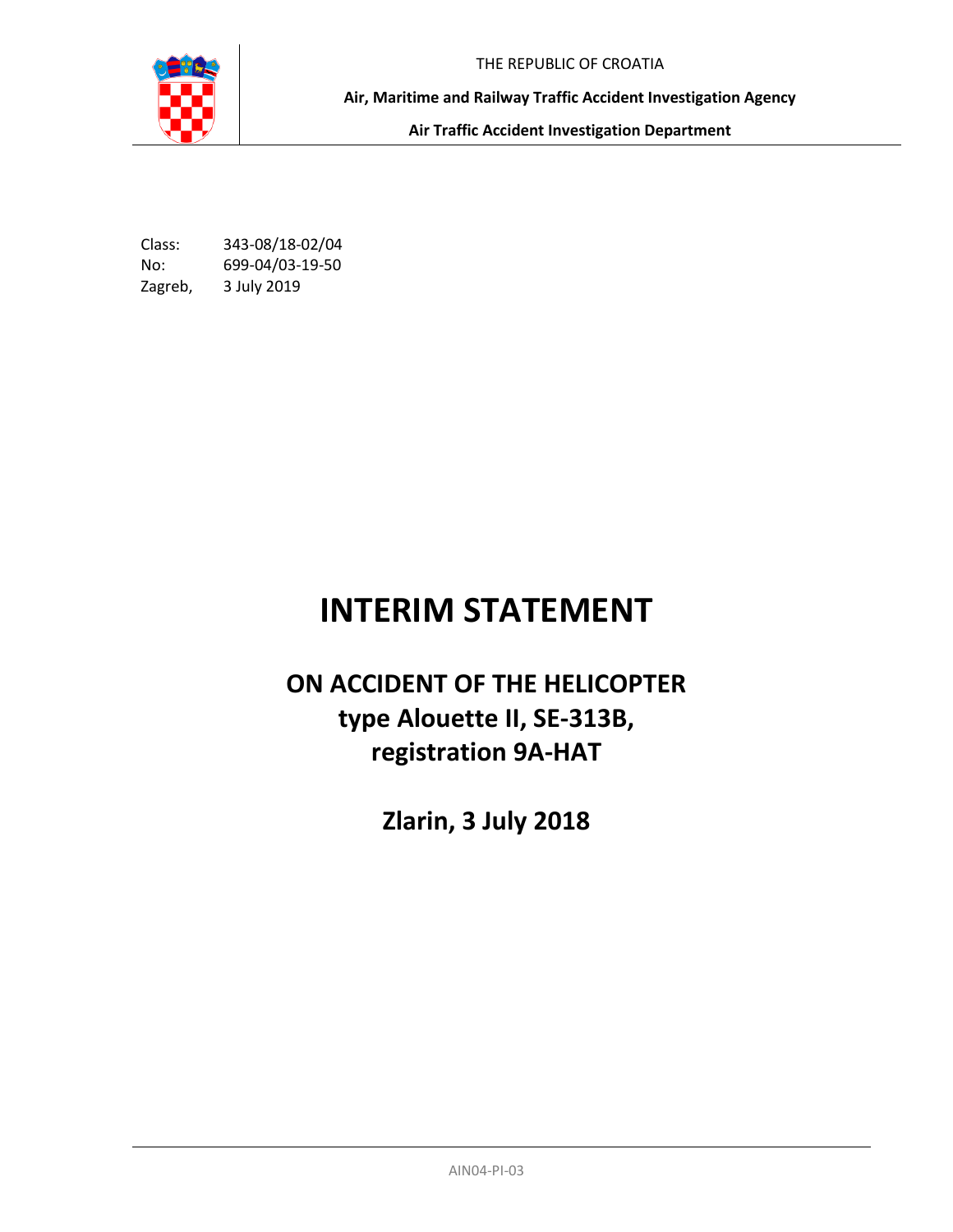

# **PUBLICATION OF REPORT AND COPYRIGHT**

This report has been made and published by the Air, Maritime and Railway Traffic Accident Investigation Agency (hereinafter: AIA) pursuant to Article 6 section 1 and 2 of the Act on Establishment of the Air, Maritime and Railway Traffic Accident Investigation Agency (Official Gazette no 54/13), Article 7 Section 1 and 2 of the Statute of the Air, Maritime and Railway Traffic Accident Investigation Agency, Article 16 of the Regulation (EU) No 996/2010 of the European Parliament and of the Council on the Investigation and Prevention of Accidents and Incidents in Civil Aviation, provisions of the Air Traffic Act (Official Gazette no 69/09, 84/11, 54/13, 127/13 and 92/14), and pursuant Chapter 6 of the Annex 13 ICAO.

**This report or any part thereof shall not be produced, reproduced or transmitted in any form or in any manner, without the express written consent of AIA.**

**This report may be freely used for educational purposes only.**

**For all further information contact AIA.**

**The aim of the investigation relating to safety is in no case determination of guilt or liability.**

**Investigations are independent and separate from court or administrative proceedings and should not prejudice determination of guilt or liability of individuals.**

**The final report cannot be used as evidence in court proceedings whose aim is determining civil or criminal liability of individuals.**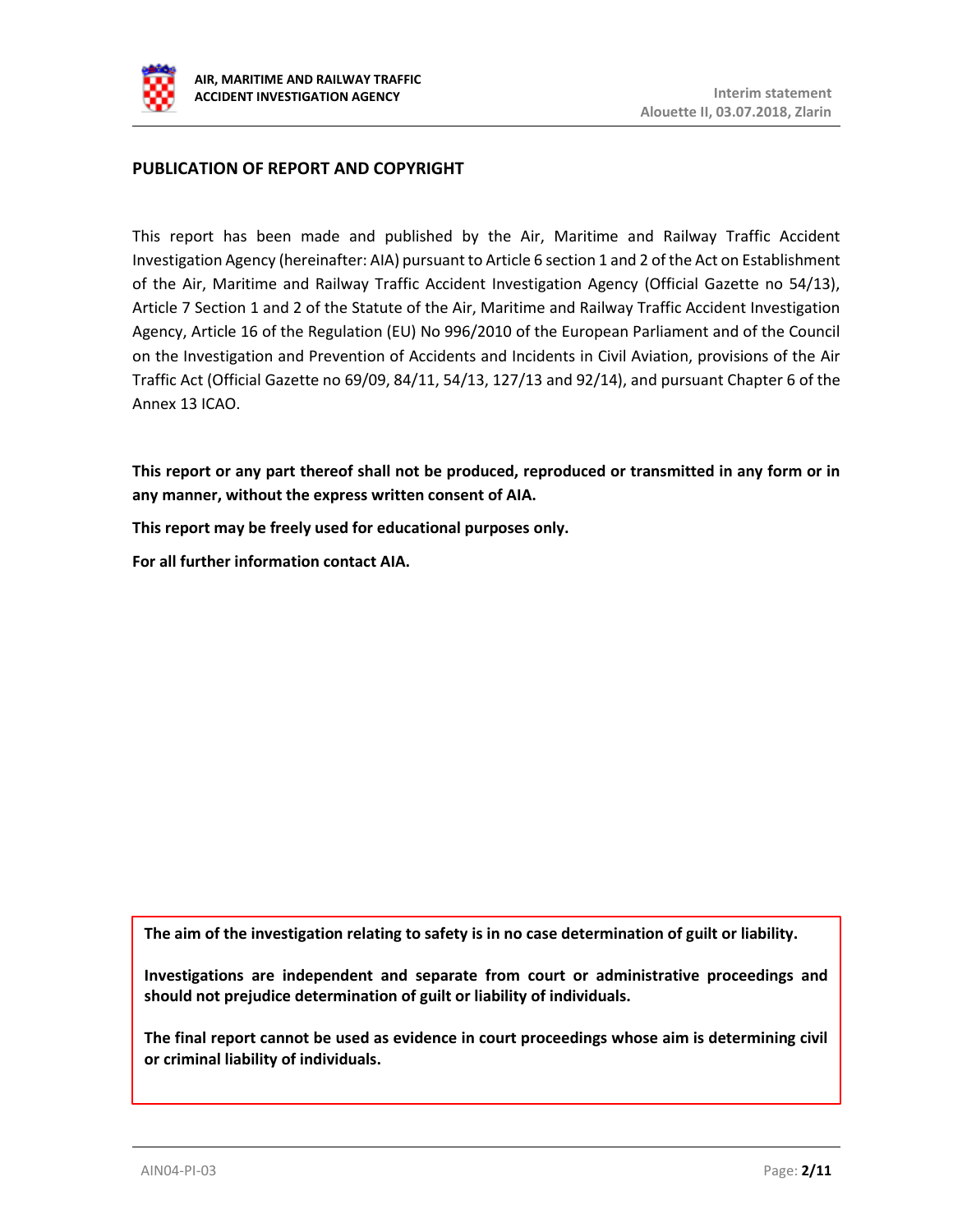

# **CONTENT**

| 1.      |  |  |  |  |
|---------|--|--|--|--|
| 1.1.    |  |  |  |  |
| 1.2.    |  |  |  |  |
| 1.3.    |  |  |  |  |
| 1.4.    |  |  |  |  |
| 1.5.    |  |  |  |  |
| 1.6.    |  |  |  |  |
| 1.7.    |  |  |  |  |
| 1.8.    |  |  |  |  |
| 1.9.    |  |  |  |  |
| 1.10.   |  |  |  |  |
| 1.11.   |  |  |  |  |
| 1.12.   |  |  |  |  |
| 1.13.   |  |  |  |  |
| 1.14.   |  |  |  |  |
| 1.15.   |  |  |  |  |
| 1.16.   |  |  |  |  |
| 1.16.1. |  |  |  |  |
| 1.16.2. |  |  |  |  |
| 1.16.3. |  |  |  |  |
| 1.17.   |  |  |  |  |
| 1.17.1. |  |  |  |  |
| 1.17.2. |  |  |  |  |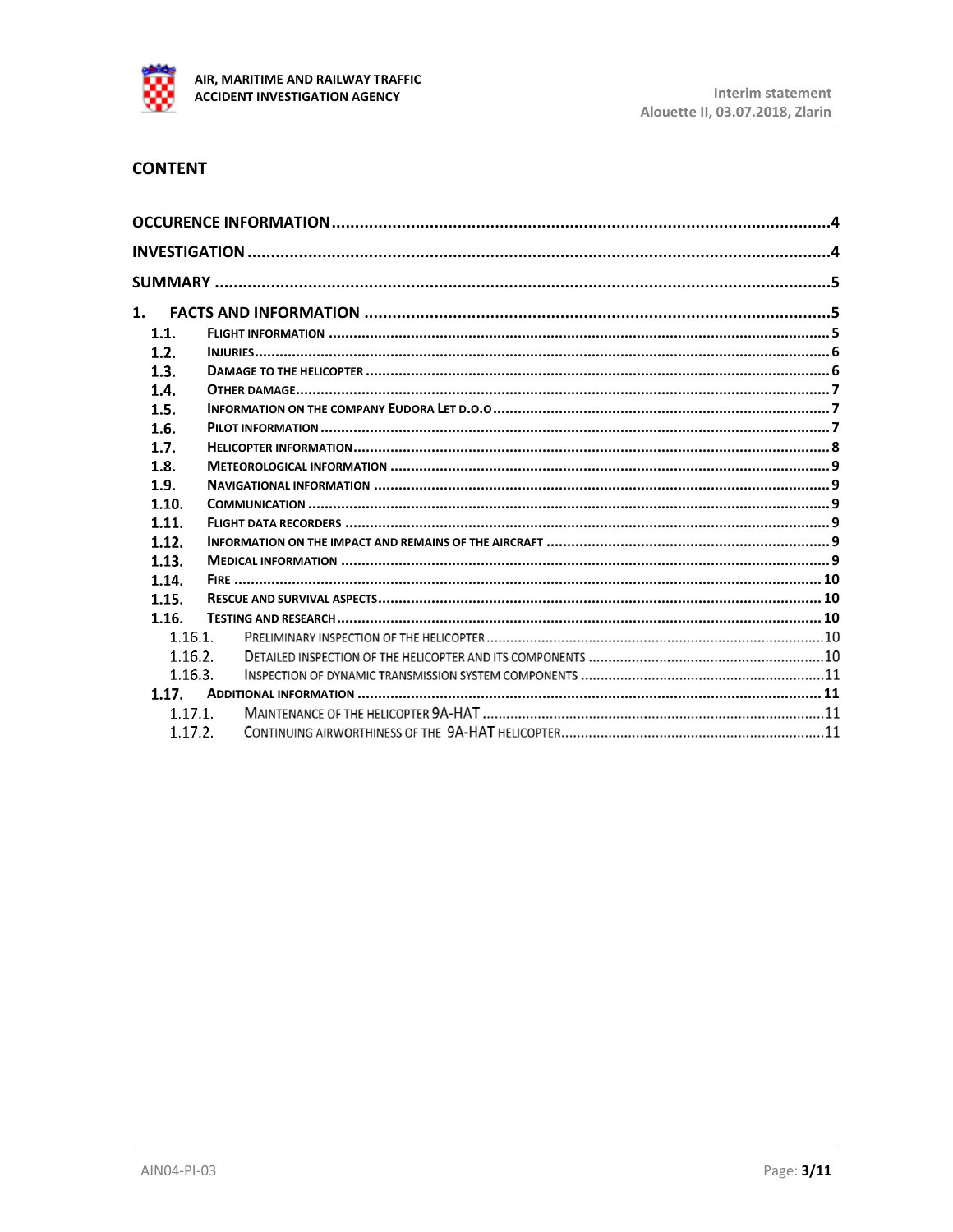

## <span id="page-3-0"></span>**OCCURENCE INFORMATION**

Accident 3 July 2018 11:00 LT Island of Zlarin, town of Zlarin Helicopter, Annex II Sud Aviation Aerospatiale 9A-HAT Eudora Let d.o.o. Eudora Let d.o.o. Three (pilot, male and female passenger) Two persons with minor injuries Significantly damaged



Picture 1. Accident site marked with a red mark

### <span id="page-3-1"></span>**INVESTIGATION**

AIA received the first information about the accident from the National Protection and Rescue Directorate (DUZS) and the Operational Communication Centre of the Ministry of the Interior (OKC MUP).

AIA investigators started the inquest on the same day, and performed interviews with people related to the accident and the investigation was opened. During the inquest, a search of a larger area around the accident site was performed for detection of parts that were disconnected from the helicopter during the flight and dropped to the ground.

A Press release was published, which provided basic information about the occurrence.

According to the provisions of ICAO Annex 13, one month after the accident AIA issued a Preliminary Report stating the occurrence information and the findings obtained during the early stage of investigation.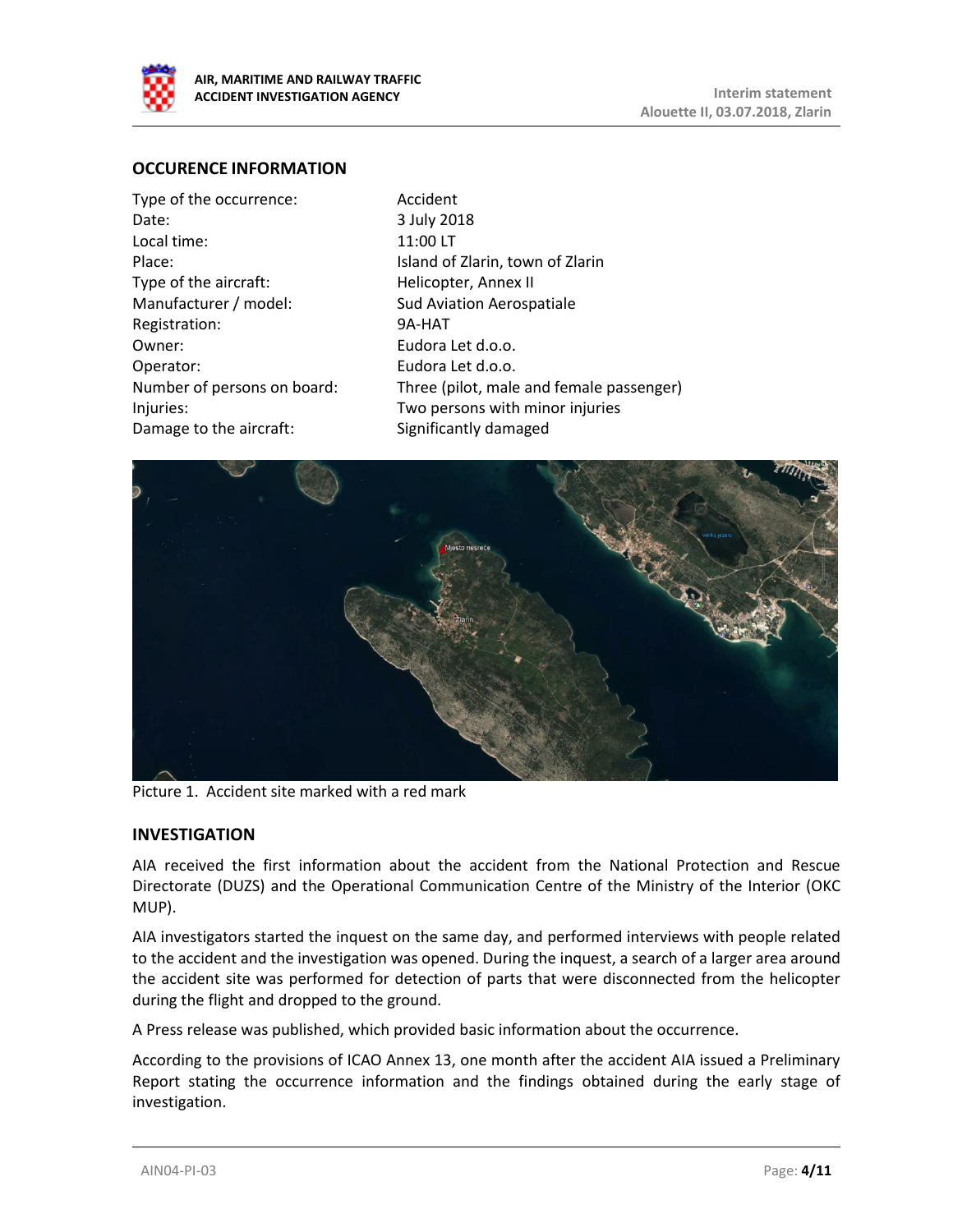

As a part of the investigation, statements of eyewitnesses and other persons relevant for the investigation of the subject accident were taken.

Given the clear indications, the investigation was in the further development directed towards the dynamic power transmission system.

# <span id="page-4-0"></span>**SUMMARY**

On 3 July 2018, at 11:00 LT, three persons took off by a helicopter registration 9A-HAT, from the heliport Gaćeleze, with the intention of making a panoramic flight over the wider area of the city of Šibenik.

Above the island of Zlarin, the pilot noticed that the manoeuvrability of the helicopter was getting worse and he made a forced landing to the island, on which occasion the male and female passengers sustained minor injuries, while the pilot sustained no injuries. There was a significant material damage to the helicopter. After landing, there was a small fire that the pilot had successfully extinguished.

The helicopter registration 9A-HAT was owned by the company Eudora Let d.o.o.

During the inspection of the helicopter after the accident, technical failures in the dynamic power transmission system were detected.

Upon completion of the investigation, AIA shall, in accordance with conclusions and findings, issue appropriate safety recommendations.

# <span id="page-4-1"></span>**1. FACTS AND INFORMATION**

#### <span id="page-4-2"></span> $1.1.$ **FLIGHT INFORMATION**

On 3 July 2018 around 10:15 hours, the pilot with two passengers took off from Vodice heliport (place Gaćeleze), with the intention of making panoramic VFR flight over the wider area of the city of Šibenik. After the take off, the flight of the helicopter took place over the National Park Krka (three turns) at 10:25 hours, the city of Šibenik (three turns) at 10:40 hours and the island of Zlarin at 10:43 hours (Picture 2). Around 10:43 hours, the pilot felt a strong twitch of the helicopter, followed by light vibrations. After a minute and 20 seconds the pilot noticed the occurrence of strong vibrations and decided to perform a forced landing. The helicopter landed about 900 meters aerial distance north of Zlarin, at the area covered with grass, trees and low vegetation.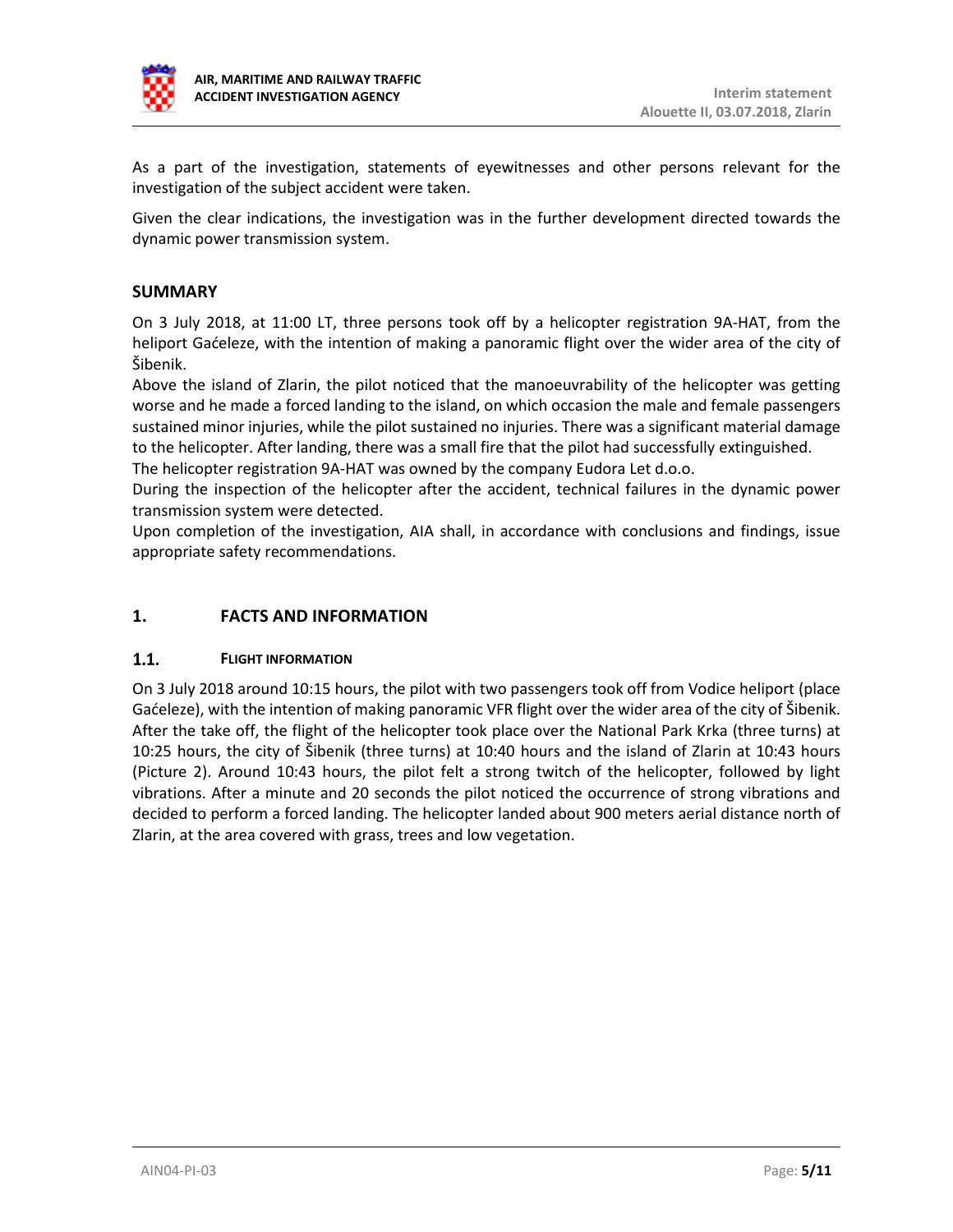



Picture 2 – Flight route of the aircraft

#### <span id="page-5-0"></span> $1.2.$ **INJURIES**

| <b>Injuries</b> | Crew | Passengers | Other |
|-----------------|------|------------|-------|
| fatal           |      |            |       |
| serious         |      |            |       |
| minor / none    |      |            |       |

During the accident, the pilot did not suffer bodily injuries, while the passengers suffered minor bodily injuries in form of scratches.

#### <span id="page-5-1"></span> $1.3.$ **DAMAGE TO THE HELICOPTER**

In this accident the helicopter was significantly damaged (Picture 3). Damages were present on parts of the construction, landing gear, power transmission system, controls, and single units around the powertrain and the main gearbox. The tail construction was found next to the helicopter. During the landing there was a minor fire on the helicopter, which was extinguished thanks to the rapid reaction of the pilot. No signs of birds or other flying objects such as drone were found on the helicopter.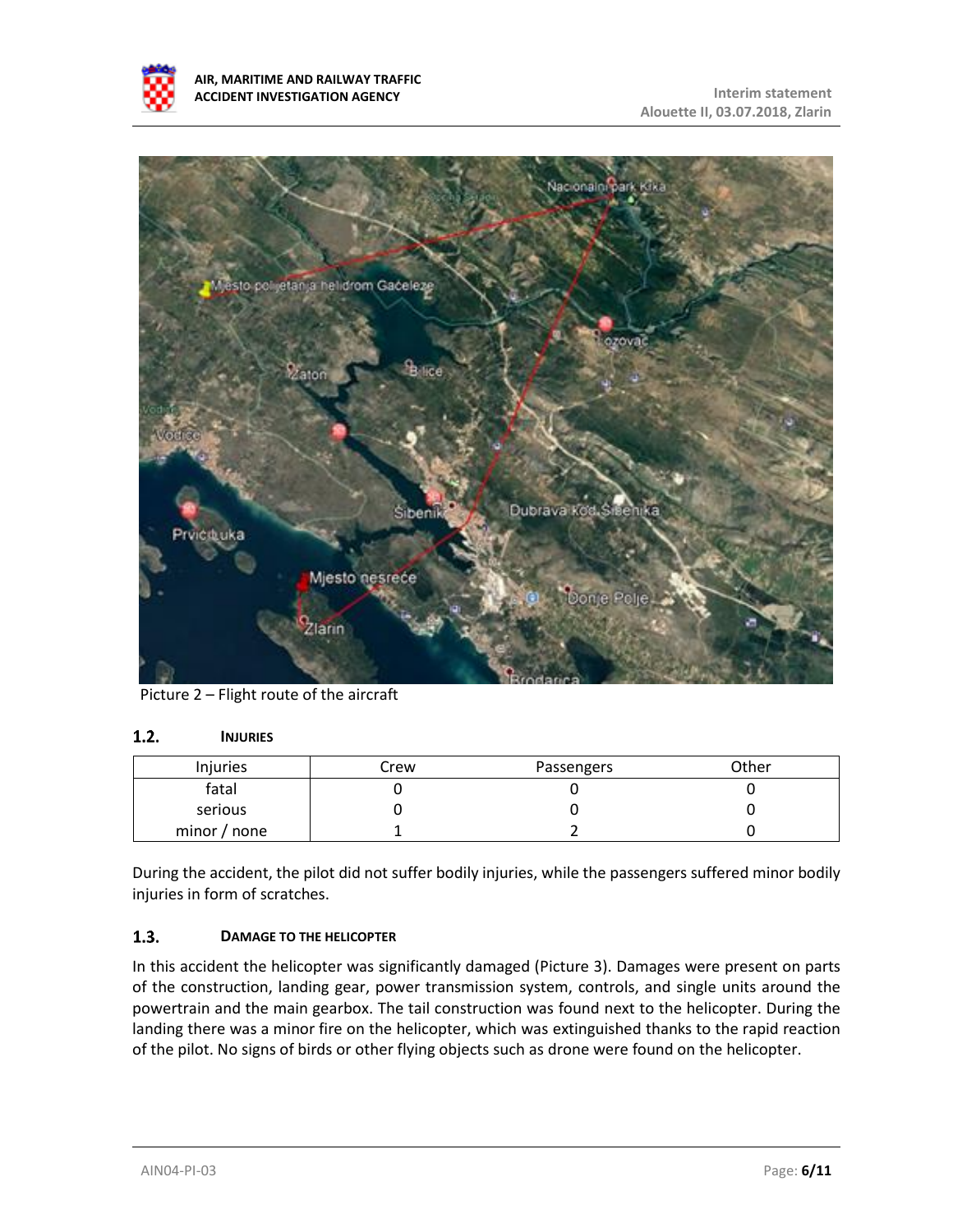



Picture 3 – Helicopter at the accident site

#### <span id="page-6-0"></span> $1.4.$ **OTHER DAMAGE**

During the subject accident no other damage occurred.

#### <span id="page-6-1"></span> $1.5.$ **INFORMATION ON THE COMPANY EUDORA LET D.O.O**

The company Eudora Let d.o.o was established in 1998 with registered office at Vodice. The company provides panoramic flights, air photography, and use of helicopters for agricultural, forestry or construction, fire protection, hail defence, search and rescue, publicity, surveillance and patrolling, flight crew training, radio navigation equipment testing, air shooting and similar.

At the time of the accident, the company operated only with the subject helicopter.

#### <span id="page-6-2"></span> $1.6.$ **PILOT INFORMATION**

A male person, a Croatian citizen born in 1963. The pilot is also the owner of a company that is an operator of the subject helicopter and also a responsible person in several functions at Eudora Let d.o.o. At the time of the accident, he had possessed a helicopter pilot license issued on 15 April 2014 while the authorisation expiry date for the helicopter type SA318 / SE313 was 30 April 2019. The pilot also holds a flight instructor's license for the helicopter, expiring on 31 July 2020.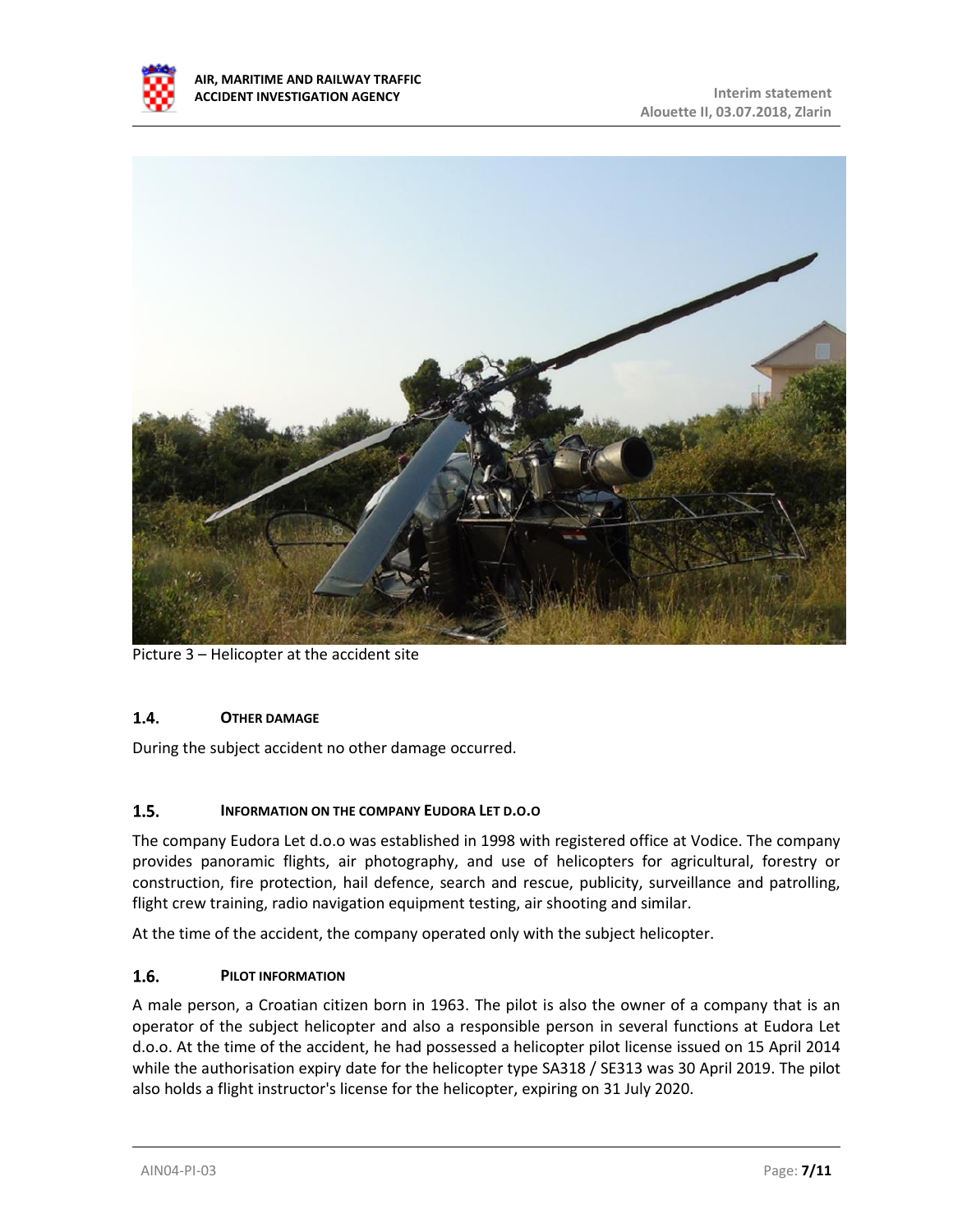

#### <span id="page-7-0"></span> $1.7.$ **HELICOPTER INFORMATION**

| Manufacturer:            | <b>Sud Aviation</b>      |
|--------------------------|--------------------------|
| Type:                    | <b>SE313B</b>            |
| Capacity:                | 1 pilot and 4 passengers |
| Length:                  | 9.66 <sub>m</sub>        |
| Height:                  | 2.75 m                   |
| Maximum take-off weight: | 1600 kg                  |
| Main rotor diameter:     | $10.20 \text{ m}$        |
| Cruise speed:            | 170 km/h                 |
| Maximum speed:           | 185 km/h                 |
| Ascending speed:         | 4.2 $m/s$                |
| Range:                   | 565 km                   |

Alouette II is a helicopter produced by the French company Sud Aviation. Production of the helicopter lasted from 1956 to 1975. In that period, a total of 1300 helicopters were produced. For military purposes, the helicopter was mostly used for air photography, rescue and training, while in civilian use it was often used for underslung load transport, fumigation, and transport of injured persons.

## **Alouette II, S/N: 1841**

The subject helicopter was manufactured in 1963 and on 11 July 2011 it was registered in the Croatian Register with the owner, a legal entity, company Eudora Let d.o.o. under the ordinal number 344 and the registration number 9A-HAT. The said company used the helicopter for panoramic flights and underslung load transport. On the day of the accident, the helicopter was airworthy. The last check of the airworthiness of the helicopter was performed on 28 December 2017 by the Croatian Civil Aviation Agency, during which no findings were determined. By inspecting the aircraft logbook, it was determined that the last flight before the subject flight was performed on 25 June 2018.

| Total flight hours of the helicopter:                                | 7302.40 hours |
|----------------------------------------------------------------------|---------------|
| Total number of helicopter cycles:                                   | 3842          |
| Total flight hours of the helicopter during the last maintenance:    | 7299.00 hours |
| Date of the last helicopter maintenance:                             | 17.4.2018     |
| Total flight hours of the powertrain:                                | 6919.00 hours |
| Total flight hours from the last general overhaul of the powertrain: | 918.00 hours  |

On the day of the accident, the total helicopter flight hours was 7302.40, with the number of cycles of 3842. At 7299 hours, a 25-hour (T1) helicopter inspection was performed, i.e. 3 hours prior to the subject accident and 918 hours after the general overhaul of the powerplant.

The last performed helicopter maintenance included the following inspections:

- 25, 50, 100, 200-hour inspection
- T-1 inspection
- T-2 inspection, point 1-141
- Major inspection, point 142-183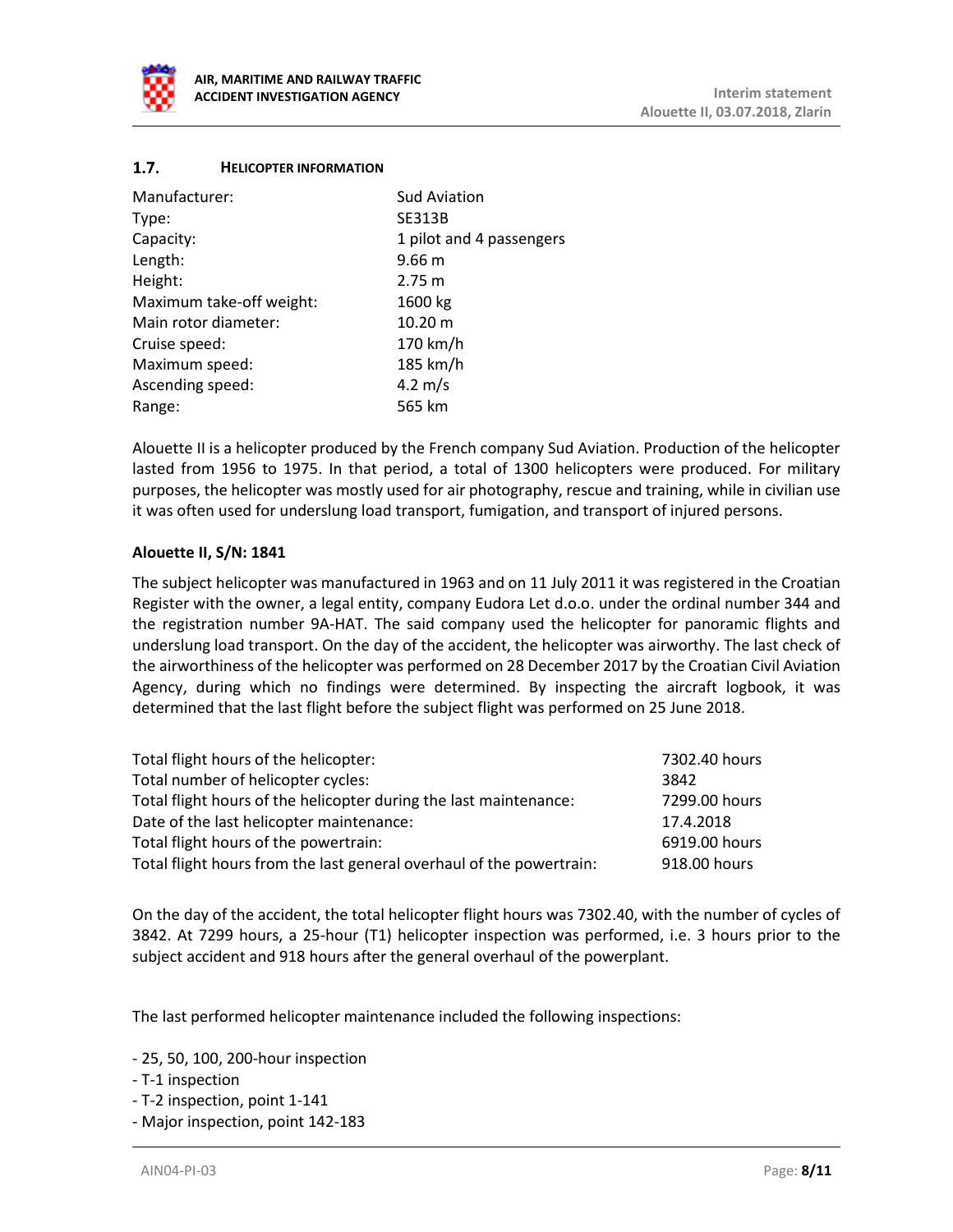

The helicopter was equipped with the powertrain Artouste C6, serial No. 782. At the time of the accident, 828 hours of engine operation remained until the next general overhaul.

#### <span id="page-8-0"></span> $1.8.$ **METEOROLOGICAL INFORMATION**

At the time of the accident (around 10:15 LT), the meteorological data measured at the weather station Vodice indicate the sunny weather with intermittent low clouds, wind of speeds of 2 km/h from east, north-east, temperature of 26 $\degree$ C, humidity of 74% and air pressure of 1013 hPa. The visibility on the day of the accident was more than 10 km, satisfactory for the subject flight, and the weather conditions had no influence to the flight.

#### <span id="page-8-1"></span> $1.9.$ **NAVIGATIONAL INFORMATION**

The planned flight took place in the Class G airspace above the National Park Krka, and the Šibenik water area.

#### <span id="page-8-2"></span> $1.10.$ **COMMUNICATION**

Before the flight and during the flight, the pilot communicated with the air traffic control at the corresponding frequencies. He did not communicate with other subjects through the radio.

#### <span id="page-8-3"></span> $1.11.$ **FLIGHT DATA RECORDERS**

The helicopter was not equipped with the flight data recorder or the cockpit voice recorder.

#### <span id="page-8-4"></span> $1.12.$ **INFORMATION ON THE IMPACT AND REMAINS OF THE AIRCRAFT**

The helicopter force-landed about 900 meters air distance north of the centre of the town of Zlarin, on the dirt road connecting the centre of Zlarin to the north side of the island. During the last few minutes of the flight, the mechanical parts which had completely been separated from their corresponding system, were falling from the helicopter. In the last moments of flight up until the landing, the eyewitnesses noticed the smoke coming out of the helicopter.

#### <span id="page-8-5"></span> $1.13.$ **MEDICAL INFORMATION**

In the subject accident, the pilot did not suffer severe bodily injuries while the male and female passenger suffered minor bodily injuries during moving through the low vegetation when they were leaving the helicopter. In form of surface scratches of the legs. None of the participants to the accident had requested medical assistance.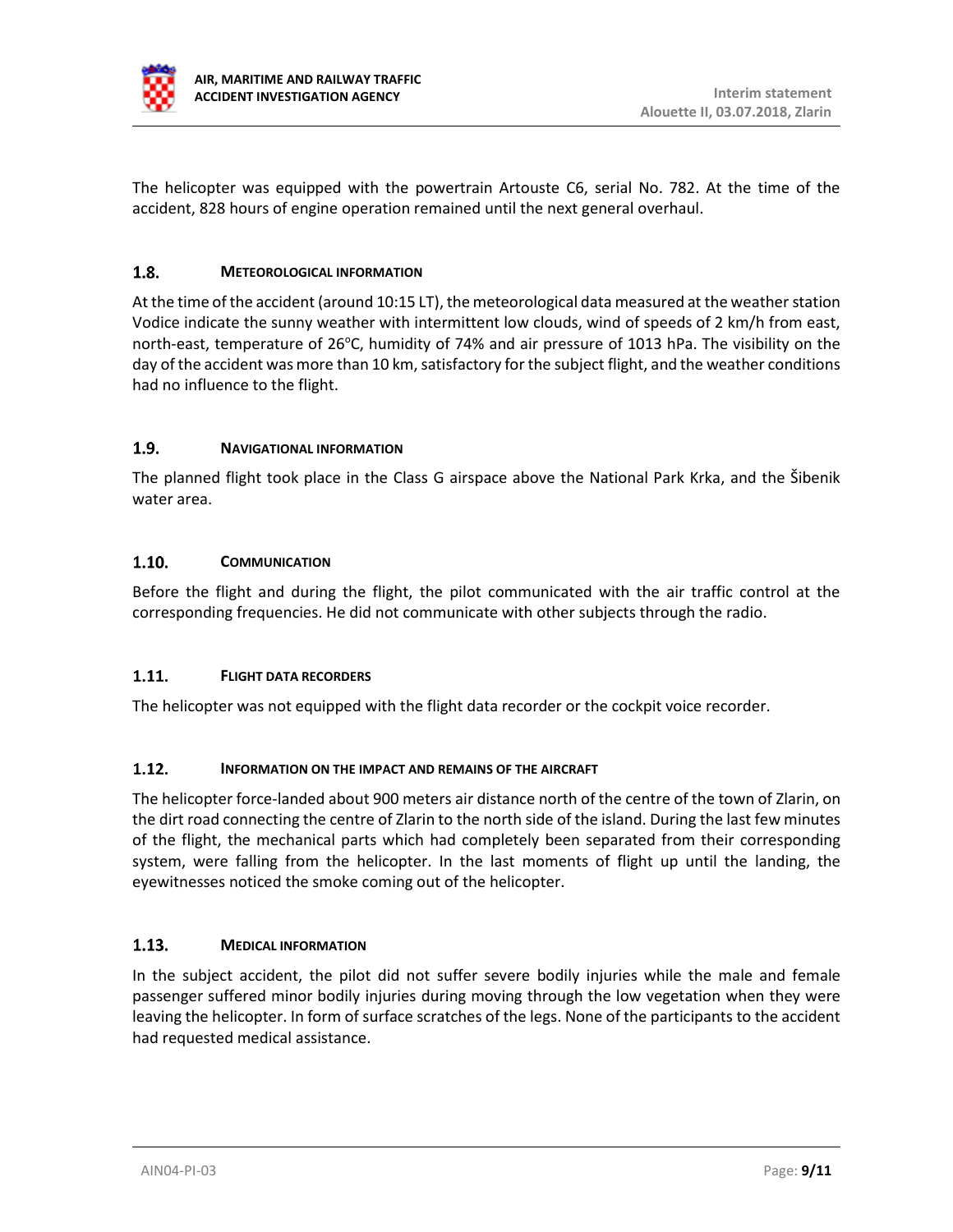

#### <span id="page-9-0"></span> $1.14.$ **FIRE**

During the last moments of the flight, the eyewitnesses noticed the smoke coming out of the helicopter. In their statements, they did not specify precisely from which part of the helicopter the smoke had been coming from. After the forced landing and exiting the helicopter, the pilot noticed the fire in the opening of the main gearbox caused by cracking of the drive shaft, and also noticed that the fire had caught the dry grass in area of the left skid. The pilot successfully extinguished the fire using a firefighter device that was on the helicopter.

#### <span id="page-9-1"></span> $1.15.$ **RESCUE AND SURVIVAL ASPECTS**

Considering the fact that the place of the forced landing was close to the inhabited area and that the accident participants did not suffer severe bodily injuries, there was no need for search and rescue action.

#### <span id="page-9-2"></span> $1.16.$ **TESTING AND RESEARCH**

#### $1.16.1.$ **Preliminary inspection of the helicopter**

By arriving at the accident site, the helicopter was inspected on  $3<sup>rd</sup>$  and  $4<sup>th</sup>$  of July 2018 by the AIA investigators and the employees of the Ministry of the Interior.

It was established that the helicopter was not moved from the landing site, that it was inclined to the left due to the breakage of the left skid and that some components on the helicopter were completely missing, namely:

- Drive shaft assy. with associated parts,
- Inclined drive shaft assy. with associated parts,
- Rotor brake disc assy. with associated parts.

The helicopter's main battery was found a few meters away from the helicopter, taken out by the pilot after landing to prevent fire. A part of the tail structure with the tail rotor and its associated parts was found several meters from the helicopter.

Since the pilot suspected that a bird or a drone stroke during the flight, the helicopter was inspected for possible traces of impact. No traces of impact of birds or drone were found.

Based on the notices from citizens and search of the terrain during those days, some of the missing parts were found.

#### $1.16.2.$ **Detailed inspection of the helicopter and its components**

Given the nature of the accident, a detailed inspection of the helicopter and its individual components was performed by AIA investigators and the employees of the PART 145 maintenance organization engaged by AIA for the purposes of the subject investigation.